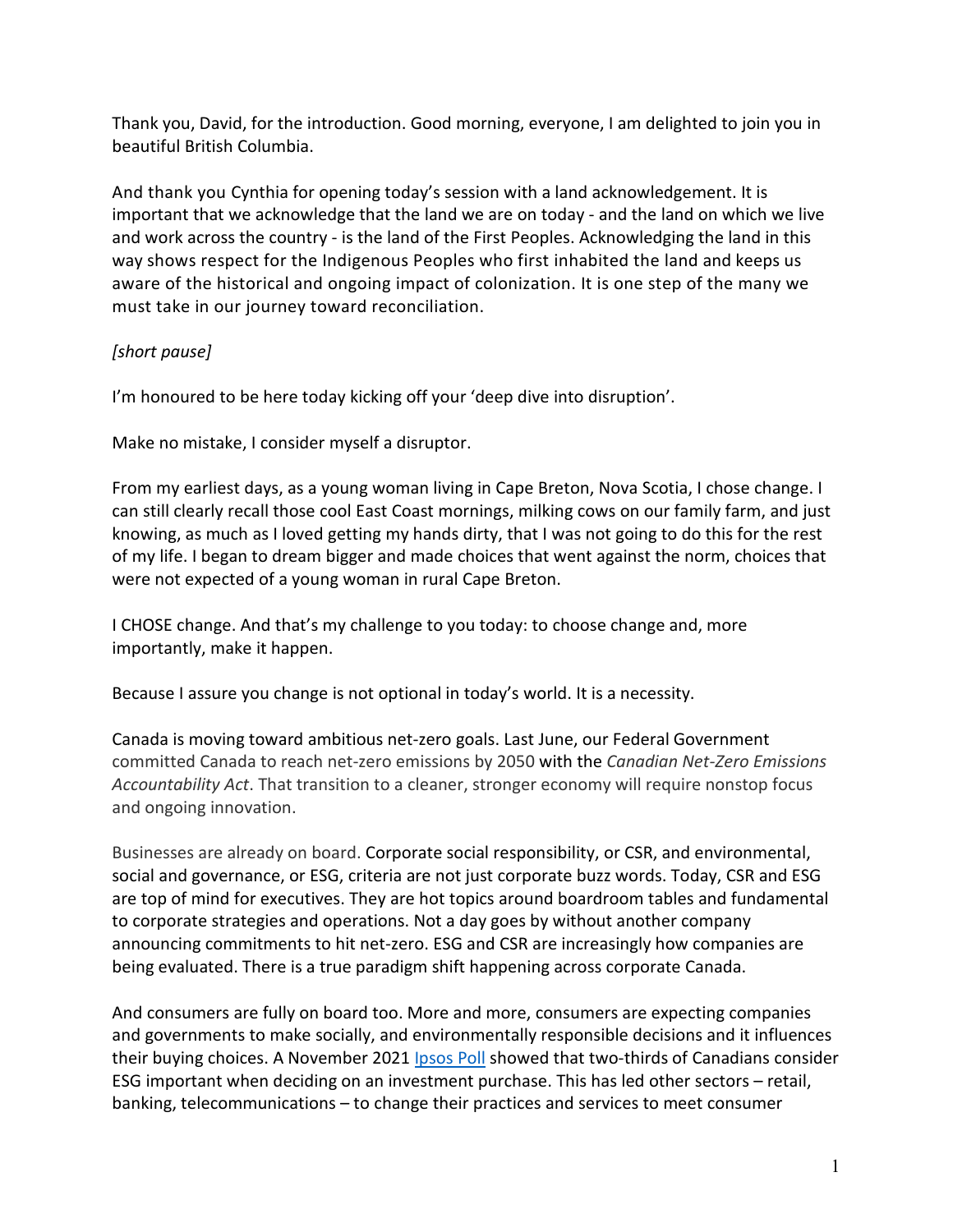expectations. It's no surprise to see it trickle over into the public utility and energy sector as well.

Consumers are demanding greater choice and control over their utilities and service providers. As a result, new technologies and approaches to our electricity, water, gas, and pipelines services are emerging at rapid speed. And, as a 2021 [Deloitte report](https://www2.deloitte.com/content/dam/Deloitte/ca/Documents/energy-resources/ca-energy-and-resources-en-utilities-new-era-customer-choice-aoda.pdf) noted, companies that do not strengthen their customer relationships will be more vulnerable to disruption by these new market entrants. Of course, consumers also expect price moderation, but today there is an understanding of where we need to go, and no longer is the simple metric of lowest cost the winner.

The world around us is changing at a pace we've never seen and trust me I've seen a lot of change over my career. And, as regulators, you have a real opportunity – dare I say an obligation – to drive that change.

Now, I understand part of the challenge is inherent in the work you do as regulators. Just the word *regulations* is defined as a set of rules to be followed, monitored, and enforced. The concept of regulations is to create boundaries, often working to stop an organization from doing the wrong things. Unfortunately, those boundaries can also stop us from doing the right thing.

This issue was highlighted in a recent news release from Electricity Canada and the Canadian Natural Gas Association. The release noted that energy utilities around the world are working to re-imagine the services they offer consumers as part of efforts to meet legislated emissions reduction targets, but a critical barrier to those efforts in Canada is our utility legislation. They acknowledged that, as currently designed, our legislation restricts Canadian utilities' ability to deliver on Net Zero by 2050 and changes are required if utilities are to make progress toward our environmental targets.

Frankly, the systems you work within push regulators to do things the way we have always done them.

But imagine how our systems could look if regulators were encouraged, or even expected, to embrace change and find innovative ways of doing things instead of 'just sticking to your knitting'? What if we created regulations based on the end state and used them to chart a path forward, rather than to maintain a status quo that's out of sync with what the system actually needs, what the climate emergency demands, and what ratepayers want? I know that many of you are already trying to move in this direction.

One thing that might be different today if the systems you worked within were more open to charting a new path alongside business is that we might have a battery storage facility, jointly owned by First Nations and private sector partners, already up and running in Ontario.

The Oneida Energy Storage Project is a 50/50 joint venture between my company, NRStor Inc., and Six Nations of the Grand River Development Corporation. It will provide clean, reliable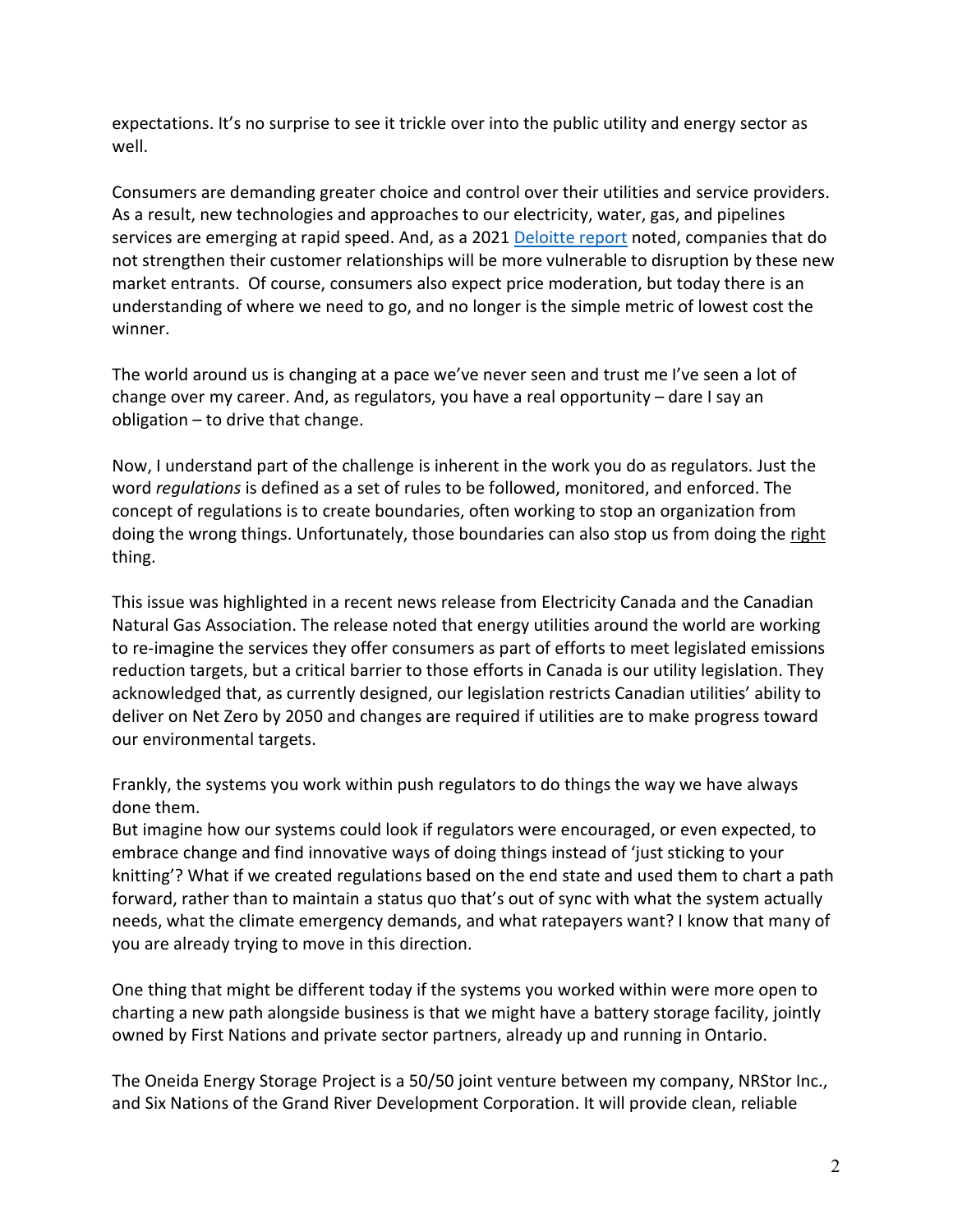power capacity by drawing and storing renewable energy during off-peak periods and releasing it to the Ontario grid when energy demand is at its peak. The facility will reduce the need and cost associated with using gas-fired power plants during times of peak demand. It will also help reduce Ontario's greenhouse gas emissions by 4.1 million tonnes, the equivalent of taking 40,000 cars off the road every year. On top of that, it will create internship, training and employment opportunities for Six Nations community members.

I am proud to say we are nearing the finish line of this incredible project. But it has taken nearly a full decade to get here, starting in 2012 when I founded and began working to change the regulations for energy storage. The Oneida Project itself came about in 2017, as an unsolicited bid that my colleague Matt Jamieson, President and CEO of the Six Nations of the Grand River Development Corporation, and I - and our respective teams - believed in from the outset. It involves emerging technologies and true Indigenous partnership and ownership and provides a solution to the significant challenge of energy storage in Ontario. Yet, there were so many hurdles in convincing decision-makers that this project was the right move. It was new and innovative and didn't fit the moulds within existing regulatory frameworks.

The Ontario Energy Board has been working with NRStor and the Oneida team since 2017 to develop the regulations that let us advance the project. There have been many times in the past six years where we could've chosen to give up. But Matt and I had the courage to push forward, and we now see the light at the end of a long tunnel. So, while it is fantastic to have worked with the system to get to where we are today, I am also frustrated. It is exceptionally frustrating to know this critical, innovative storage solution could have been advanced faster, to save ratepayers more money sooner, and reduce a significant amount of greenhouse gas emissions earlier.

Let me restate that, for clarity, 10 years of effort, at a time when our collective goal of net zero is less than 30 years away.

We as businesses, along with consumers, have to continue challenging the system from the outside, as we have done on Oneida, knowing the system is simply not designed to change on its own. BUT we also need more change agents inside. We need disruptors among YOU. We need people within the industry who are willing to truly drive change and to persevere when it goes against the way we've always done things. As regulators, YOU have the ability to be those change agents so that the external and internal forces are working together.

I can almost hear the wheels turning around the room. Asking "Annette, that's all good to say, but how do we buck the system, a system set up with public interests at its core, a system we've created and that most of us believe in?" To that, I say three things:

First, you must look to the end state. You must have a long-term vision in mind and consider 10-year road maps to achieving it.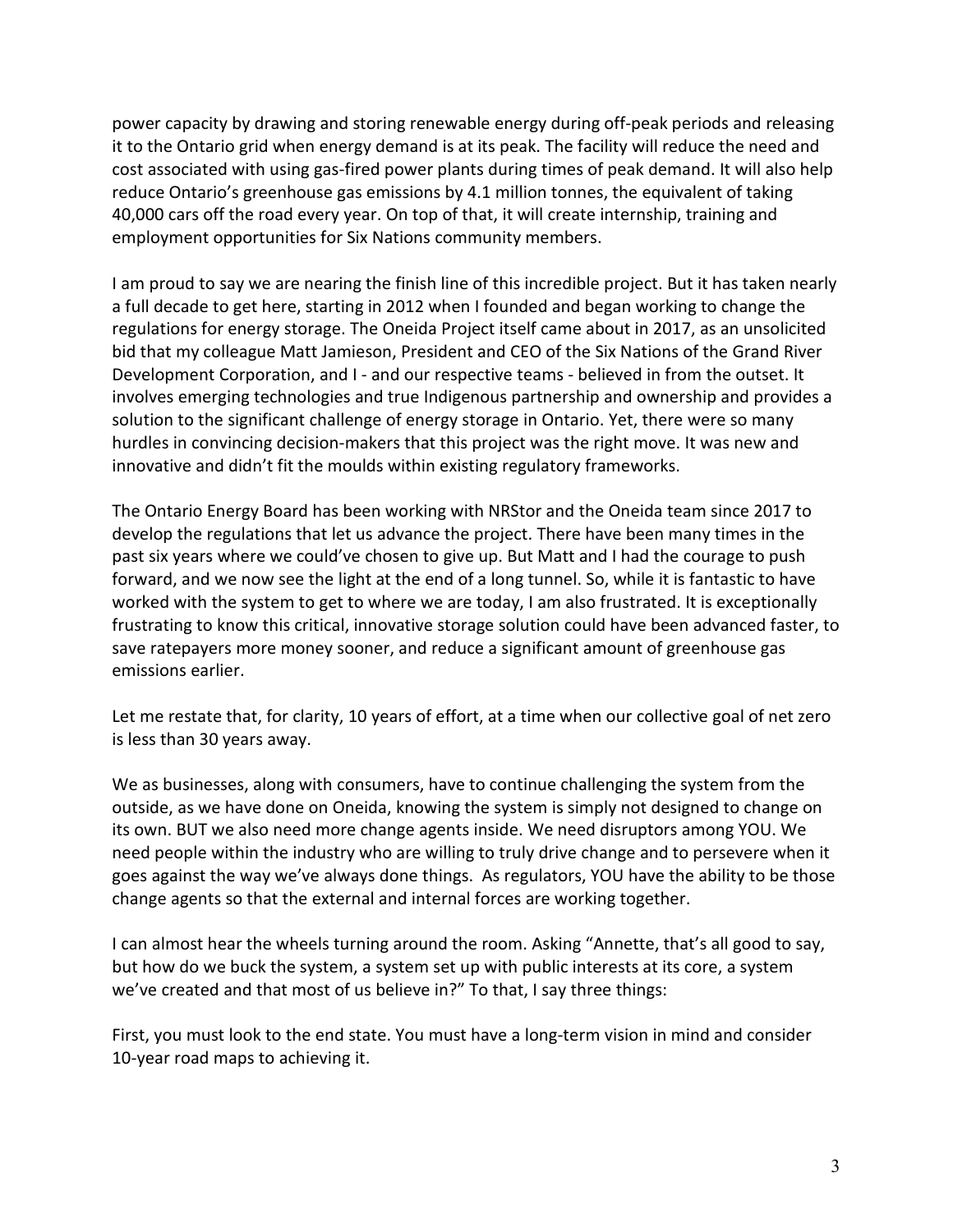Second, you come together at a national level and collectively identify the core challenges facing our country in reaching that desired end state – creating a national heat map.

And third, you must find ways of moving faster, using regulations to govern us today and at the same time advance the science and innovation in what we do.

So, first, it's working toward an end game. We must constantly be future-thinking rather than just developing regulations that fit the moulds of the past.

Consider Canada's pursuit toward net-zero by 2050. It's a formidable global target and though the number of countries committed to achieving it continues to grow, an IEA report from May [2021](https://www.iea.org/reports/net-zero-by-2050) shows we're still falling short of what's required to reach it. Knowing that, do we shrug our shoulders and say why bother trying? No, of course not. Instead, we keep innovating to meet the long-term goal and seek support from across Canada - all provinces and territories, cities, businesses, and citizens need to play a role.

The urgency to meet the net-zero goal is exactly why I established the Verschuren Centre for Sustainability in Energy and the Environment in Cape Breton in 2009. We facilitate the commercialization of innovative clean technology, helping companies develop, scale, and adapt clean technologies for the future. The Centre has an established team of experts in key areas to assist companies in advancing IP and accelerating uptake in manufacturing and production industries.

This is where standards and regulations can help accelerate change and support these companies that are trying to make a difference. The traditional way of doing things is no longer the way to plan for the future. Slowing innovative solutions and emerging technologies down because they don't fit the norm, or the current frameworks no longer works. Regulators need to disrupt that current way with a new approach to our regulatory environment so these companies can advance their efforts, quickly.

That new way of doing things has to start from within. We must adopt a long-game mindset and be ready to collectively support the innovation, productivity, and speed required to get to net-zero by 2050. Regulators need to look to 2030, 2040, and 2050 as 10-year blocks and create regulatory environments aligned to those – developing 10-year roadmaps. Roadmaps that consider the opportunities and challenges and plans to advance and overcome them.

Secondly, those roadmaps need to be focused on the biggest risks, the areas that most need to change if Canada is to truly achieve the end goals. This is where the idea of a national heat map comes in. When I was Chair of Risk Management with Liberty Mutual, we regularly identified the top 4-5 biggest risks to our business and created a heat map to monitor those issues, focus our mitigation efforts, drive new approaches, and track progress.

Canada needs regulators to do the same on a national scale, all together and aligned, not as 20 separate exercises. We need you to identify, from a very long list of issues, the top 4-5 areas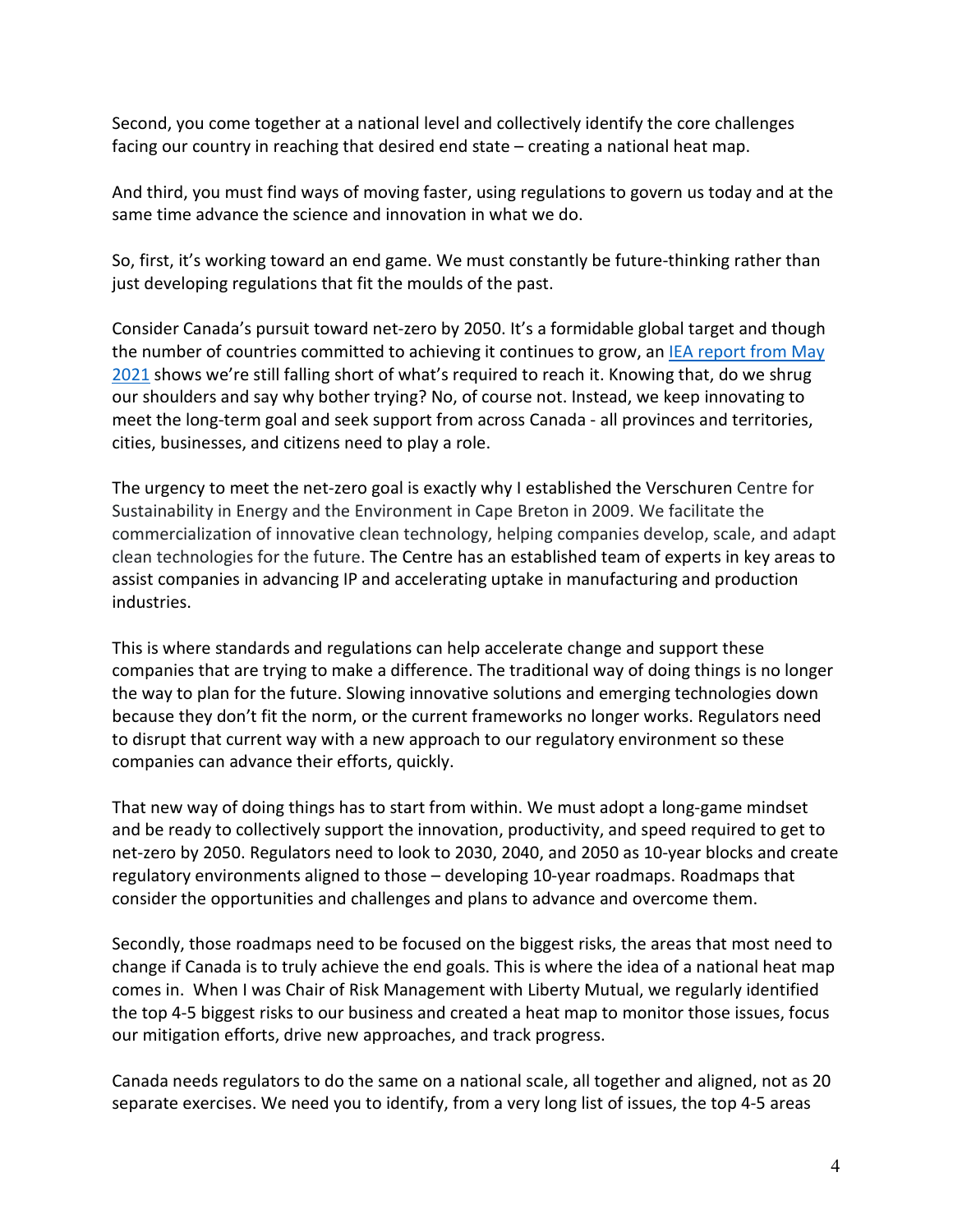where Canada will miss out or fall behind, economically and environmentally, if innovative solutions aren't found and adopted. We must be looking at the end state and dealing with these top priorities on a long-term basis, rather than relying on discrete projects to do so.

And, if you'll allow me to suggest a few of those issues for consideration. One issue I believe we can tackle is duplicate regulations. I can tell you from my time as the head of Home Depot that different standards in 10 provinces does not enhance productivity or efficiency and does very little to attract business investment in this country. The reality is different regulations for electrical and plumbing, or doors and windows, from province to province, or that BC was the only province with an eco-tax on paint, made business that much more difficult. These differences are a cost to businesses that could be mitigated by more universal approaches across the country. And the differences rarely, if ever, enhance the outcomes that those regulations are purportedly there to address.

My time leading Home Depot was a business experience that has critically shaped my views of change. I had an expansion plan that took 11 years to achieve, growing the company from 19 stores and about \$600 million in sales to 179 stores \$6 billion in sales. It meant continually evaluating and evolving our mission, vision and values and my leadership approach. Yet, I also learned that it all comes back to having that long-term vision, knowing your priorities and challenges, getting the resources and building your team, and introducing the right policies and procedures to grow your company.

In my current roles as chairs of Sustainable Development Technology Canada and of MaRs Discovery District, I have the privilege of a front-row seat to the work many young companies and individuals are doing to tackle today's biggest challenges in the health, energy, environment, education, and business sectors. Their innovative solutions will help grow our economy and have an even greater societal impact. The ventures that SDTC and MaRs incubates involve cutting-edge research, but the future depends upon our ability to grow global demand for these products and ensuring that we find opportunities to launch made-in-Canada companies that can succeed and become global leaders.

I believe this is an issue that you as regulators can come together and resolve. You can identify, develop and adopt shared and unified standards that cut across jurisdictions, facilitate business, consumer, and societal adoption of cleaner, greener options. Rather than a province-byprovince approach that leads to overregulation and different standards for businesses that operate nationally.

Perhaps the 10-year roadmap toward a set of shared national standards starts with a plan for regional alignment. Take Atlantic Canada as an example. There are four similar provinces with a combined population of just 2.3 million residents, yet we have four different sets of regulations. If we don't streamline these, that region loses its competitive advantage as a place for investment, economic growth, research, and employment opportunities.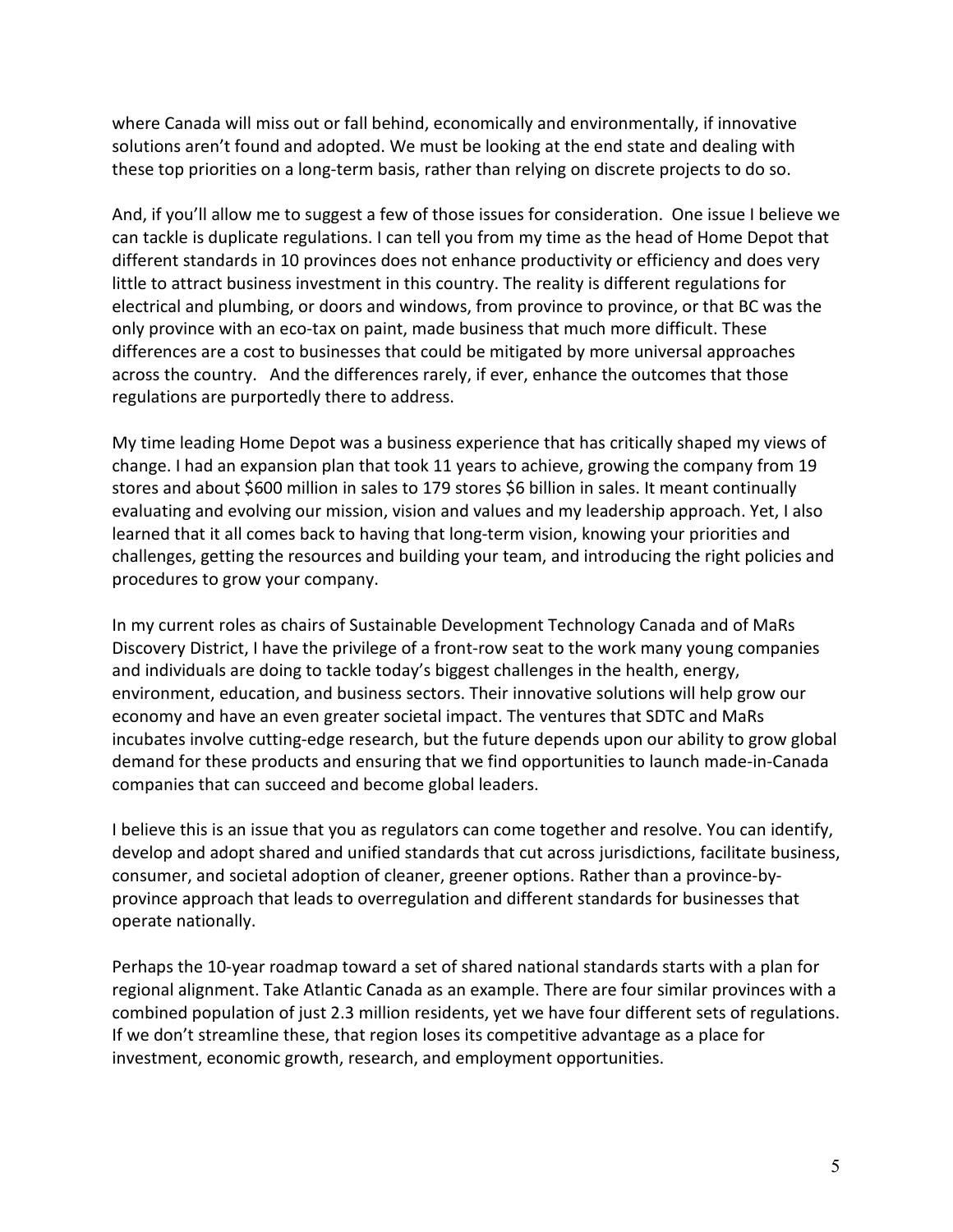The reality is that, if Canada continues to be seen as too overregulated, the investments required to update our infrastructures will go offshore to other jurisdictions. This is not something we simply cannot afford.

Another key issue for national regulatory focus is getting ahead of the game on electric vehicles. The [Government of Canada has committed](https://www.nrcan.gc.ca/energy-efficiency/transportation-alternative-fuels/zero-emission-vehicle-infrastructure-program/21876) to having 50% of all new light-duty vehicles sold by 2030 as zero emission. This is an interim target in the longer-term plan of having 100% of these vehicles being green by 2035. 2030 is just eight years away folks. 2035 is just over a decade from now. We don't have time to waste.

As we've all experienced during the pandemic, whether personally or professionally, supply chain is a crucial driver of success in Canada and the lack of standardization across our regulatory frameworks is already hindering a secure path to net zero, to say nothing of access to critical minerals and other materials. We need to build the safest, fastest, most robust supply chain and infrastructure quickly, supported with streamlined national regulations, if Canada is to achieve this target. Not only do I believe this is an attainable goal, but it is a crucial one when it comes to our climate change goals.

Another issue that's top of mind for me as the head of a trailblazing energy company is changing our approach to consultation and engagement with Indigenous communities. I assure you from my work across multiple sectors that the way we've engaged in the past is not the way forward. Companies, governments, and regulators must truly change how we approach our Indigenous partnerships. If our intent is to build respectful, effective relationships with Indigenous communities, we must foster a culture of mutual respect, with equity, inclusion, and the history and impacts of colonization always at the forefront.

We have committed to these meaningful, true Indigenous partnerships in several of NRStor's projects, including the Oneida Energy Storage project. Oneida will be one of the biggest battery storage projects in North America, quite frankly one of the biggest in the world, and the thought behind this project was bigger than the critical need for innovative energy storage solutions. The thought started with wanting to build this project with true Indigenous partnership, and my colleague Matt Jamieson is one of the best Indigenous business leaders in our country. In fact, SNGRDC was recognized by Deloitte as one of Canada's Best Managed Companies in 2021. Matt and I started working together in 2017 with the idea to build a large energy storage facility as 50/50 partners and have developed the project together from the beginning, not the end and not mid-way through.

We must all be committed to addressing the Truth and Reconciliation Commission's 94 Calls to Action and, in particular, the Call to Action #92 – Business and Reconciliation. I come from a Mi'kmaq community. I grew up with Chief Terry Paul of Membertou and Leroy Denny of Eskasoni First Nation, and I really admire the long-term perspective that Indigenous Peoples of our country take. We have a lot to learn from the diversity of Indigenous knowledge systems, practices, and worldviews.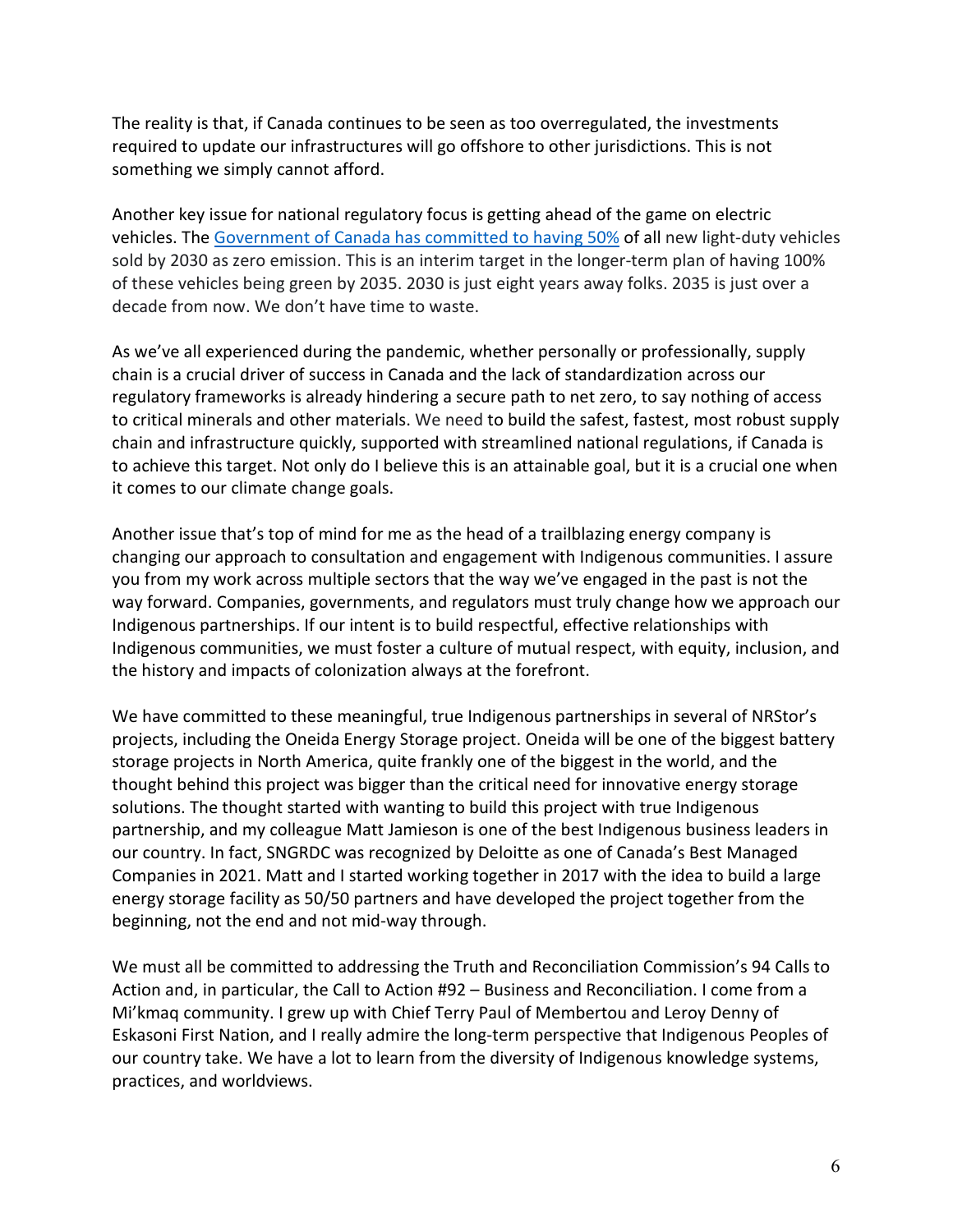The regulatory environment can be leveraged to create truly equitable and mutually-beneficial partnerships with Indigenous communities as a core component of new projects. This looks beyond consultation to an approach that maximizes Indigenous ownership, ensures Indigenous participation in all development activities, prioritizes working with Indigenous-led/owned companies, and provides local employment opportunities.

Changing our approach to Indigenous consultation and engagement, streamlining regulations on a national scale, and electric vehicle readiness are just three issues that I envision as part of a national regulatory heat map. Three issues for which I believe regulators can develop 10-year roadmaps, long-term national plans focused on real change for Canada. Other issues may include clean water, decarbonization, carbon capture, the future of oil and gas pipelines, national hydrogen and SMR strategies. These issues will continually require that our nation's brightest minds innovate to create and advance underdeveloped solutions for tomorrow.

Lastly, in dealing with these issues and moving forward with long-term roadmaps, I believe regulators need a way to move more quickly on deciding if a project should be advanced. I have a saying I like: 'sometimes you have to go slow to go fast'. But we also need to create space to go faster in Canada. We really do. I've worked with American and Canadian companies and across other global jurisdictions, such as China, and sometimes we just move too slowly here when it comes to the impact of regulations.

If you think again about Oneida and the time it has taken to get from concept to completion. The OEB has been terrific, and we've worked through the permitting processes, but my gosh the time it has taken to advance this project and advance the regulatory frameworks to get here. We can't afford this time or the financial investment on every new project if we're to truly move the needle on net-zero goals.

Regulators need a better way. A faster way. And a way that is highly focused on the truly decisive issues rather than seeking confidence through process and minutia. Instead of looking at whether a project fits current models, maybe it is a phased assessment process where Phase 1 first assesses – quickly - whether a project is even a possibility. The project is assessed against criteria aligned with the end state, the 10-year roadmaps, and the national issues heat map. If it's a yes, great! A company moves forward to the next phase. But if it's no, then so be it. A phased process can be designed to reduce wasted time and enhance productivity. Let's be ok to say yes, and ok to say no, as long as it's based on good innovation, sound science, and the right information - and not solely based on existing regulatory frameworks that are not designed for the solutions of tomorrow.

We are at a pivotal moment. I genuinely believe the people in this room and your colleagues across the country can create the pathway to Canadian growth. You can lead this change. Let's not regulate to hold back, but to build forward. And let's do that smartly, using this conference as a starting point.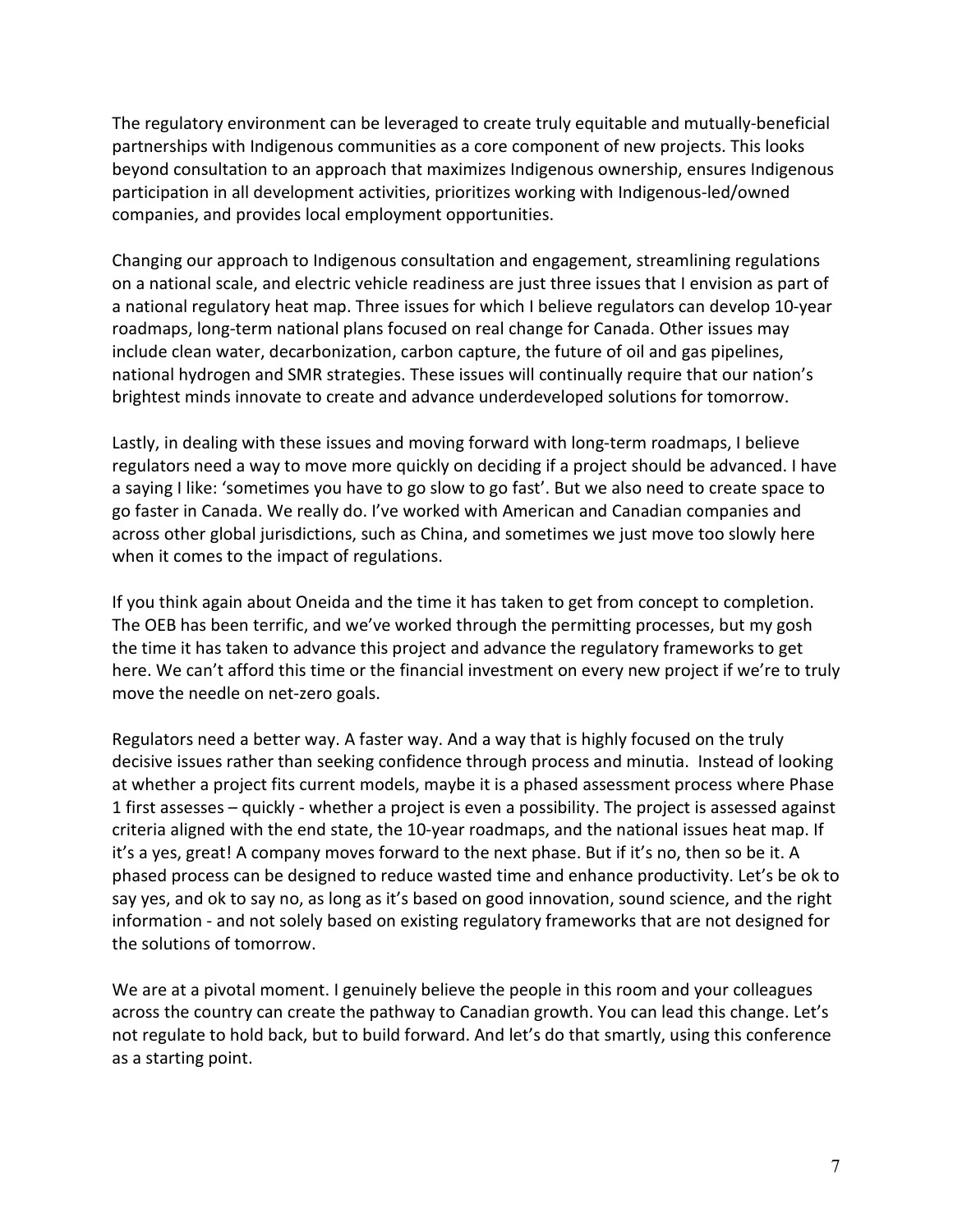Coming out of this conference, I would love to see a Canadian Advisory Table of regulators who develop national heat map of issues, work on 10-year road maps to advance solutions to those issues, guiding regulators toward common end goals, streamlined standards and faster ways of advancing innovation. Canada has an enormous opportunity right now. We have the resources, the capacity, and brainpower to be a world leader in clean technology, and this is true for all sectors – energy, agriculture, manufacturing, technology, construction.

If this sounds like a call to arms, it is. A call to arms that I believe is possible. I see proof of it already around Canada. I look to Susanna Zagar, the CEO of the Ontario Energy Board, who was named one of Canada's Top 100 Most Powerful Women in 2021, and Lesley Gallinger, President and CEO of Ontario's Independent Electricity System Operator as examples of what's possible. The OEB and IESO are working together on multiple projects designed to eliminate challenges and streamline regulations in the system. This includes recently acknowledged progress made in removing barriers to energy storage integration, ensuring a cohesive regulatory response that advances innovation and gives certainty to the private sector.

I also want to acknowledge Chris Benedetti and the Sussex Strategy team who have been a part of the Oneida journey with me. Chris believed in our vision from the get-go and has been integral to guiding us through the regulatory hurdles, identifying opportunities to overcome them, and bringing Oneida to life.

I know firsthand there are people in the regulatory sandbox who are trying, who are leading change – and it's precisely the kind of change that needs to come from across our regulatory systems.

I chose to pursue innovation in the energy sector precisely because it is a tough sector to enter, a hard place to create new markets, and difficult to drive innovation. But I saw the opportunity and knew I had the proof of my experience disrupting other industries. I take you back to my early days on Cape Breton Island, a place known for its coal mines, and my decision to dream bigger. Having worked with a mining company for nine years, I know it is not easy to be the canary in the coal mine and warn of the dangers if action isn't taken, but I stand before you today as exactly that.

Take it from someone who's gone from farmer's daughter to global innovator, it is time. This world is changing before our eyes. We've been 'fat and happy' for far too long here in Canada. The world is watching us, and Canada needs to wake up to this world, fast. We can no longer rely on doing the same things over and over for the rest of our lives. It is time to embrace new technologies and innovation, and plan for the future. It is time to think bigger. It is time to be disruptive.

Thank you.

Merci.